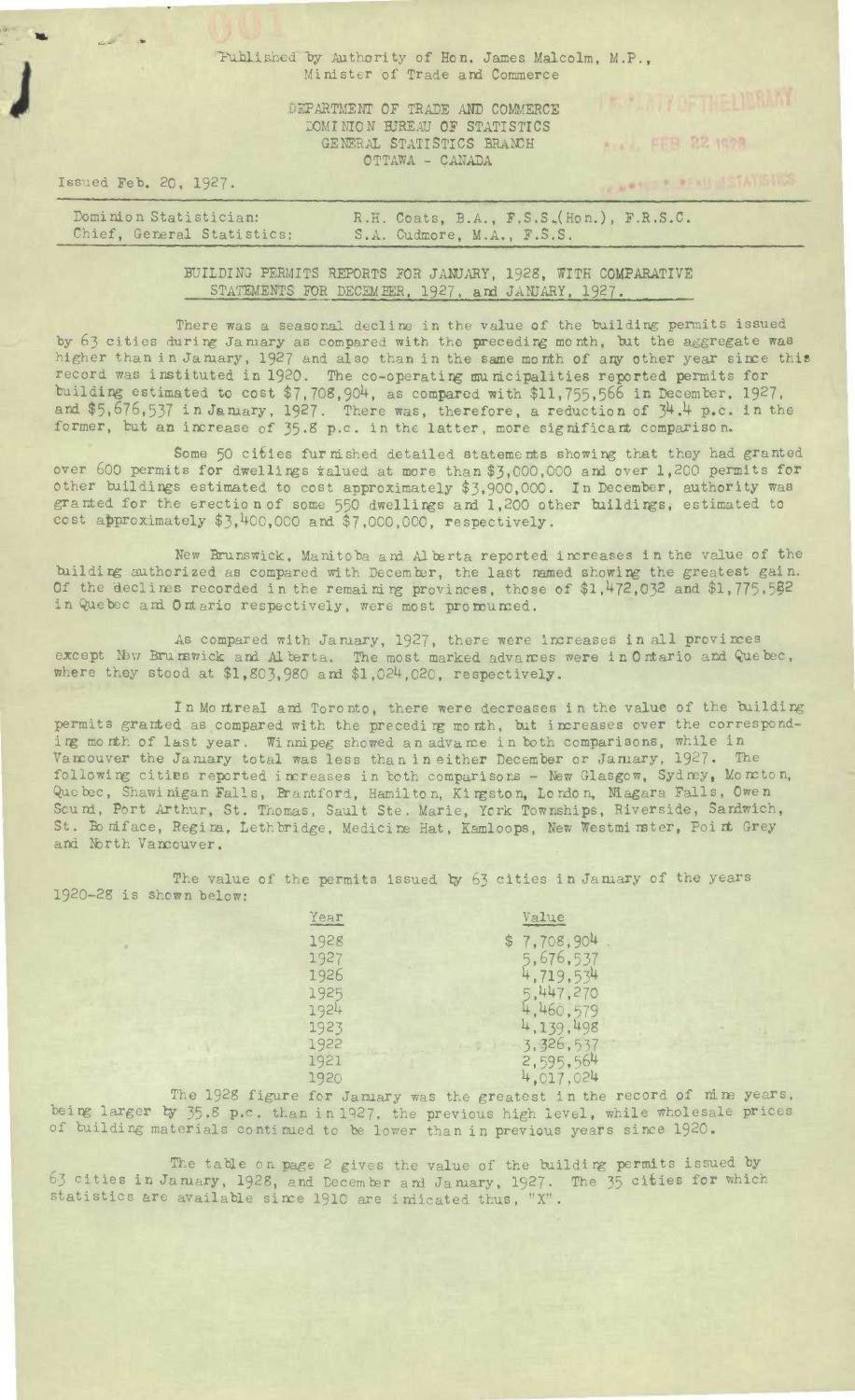. C.H. and their moment with the street that the high state

 $\mathbb{R}^2$ 

THE POSSESSION

**Asset** 

The County of the Second Second<br>Constant of Lands Second Second 

Security Humburg and Conservation of the Conservation of the Conservation of the Conservation of the Conservation of the Conservation of the Conservation of the Conservation of the Conservation of the Conservation of the C THE PARTY OF PLANTING WAS COMPANIED.

8.85% 第19、第二

dit in 2007 was been deep the computer of the first of the second computer of the second that is a higher computer of the second the second the second the second the second the second the second the second the second the s

Roept Mar Brough 16 with January, 1984, there were thoreses foarlingere some foar.<br>Roept Mar Brounstok heidlich te The gost syferical and a were information of Curry.

The value of the contribution of the Second and the control of the ingled and at big or

| sil.<br>$\frac{1}{2} \left( \frac{1}{2} \frac{1}{2} \frac{1}{2} \frac{1}{2} \frac{1}{2} \frac{1}{2} \frac{1}{2} \frac{1}{2} \frac{1}{2} \frac{1}{2} \frac{1}{2} \frac{1}{2} \frac{1}{2} \frac{1}{2} \frac{1}{2} \frac{1}{2} \frac{1}{2} \frac{1}{2} \frac{1}{2} \frac{1}{2} \frac{1}{2} \frac{1}{2} \frac{1}{2} \frac{1}{2} \frac{1}{2} \frac{1}{2} \frac{1}{2} \frac{1}{2} \frac{1}{2} \frac{1}{2}$                                                                                                                                               | and the state of the con-<br>Telling St                                                                         |
|----------------------------------------------------------------------------------------------------------------------------------------------------------------------------------------------------------------------------------------------------------------------------------------------------------------------------------------------------------------------------------------------------------------------------------------------------------------------------------------------------------------------------------------------------|-----------------------------------------------------------------------------------------------------------------|
| $200\pm 0.7$ , $\bar{1}$<br>÷                                                                                                                                                                                                                                                                                                                                                                                                                                                                                                                      | 30%<br>$\sim$ 1.4 $\sim$                                                                                        |
| 计加工 地工<br>e                                                                                                                                                                                                                                                                                                                                                                                                                                                                                                                                        | -0<br>state of                                                                                                  |
| $\Gamma$ , $\Gamma$ , $\Gamma$ ,<br>$\frac{1}{2} \left( \frac{1}{2} \right) \left( \frac{1}{2} \right) \left( \frac{1}{2} \right)$                                                                                                                                                                                                                                                                                                                                                                                                                 | $\frac{1}{2} \left( \frac{1}{2} \right) \left( \frac{1}{2} \right)$<br>$\sim$ $\sigma$ $_{\odot}$<br>$\sim 100$ |
| $\label{eq:2.1} \mathcal{N}(\mathcal{N}) = \frac{1}{2} \left[ \mathcal{N}(\mathcal{N}) \mathcal{N}(\mathcal{N}) \right] \mathcal{N}(\mathcal{N})$<br>Service State                                                                                                                                                                                                                                                                                                                                                                                 | 科目                                                                                                              |
| 其語的<br>$-4$                                                                                                                                                                                                                                                                                                                                                                                                                                                                                                                                        | <b>Contract</b>                                                                                                 |
| $\mathbb{E} \left[ \begin{array}{cc} \mathbb{E} & \mathbb{E} \mathbb{E} \left[ \begin{array}{cc} \mathbb{E} \mathbb{E} \left[ \begin{array}{cc} \mathbb{E} \mathbb{E} \left[ \begin{array}{cc} \mathbb{E} \mathbb{E} \left[ \begin{array}{cc} \mathbb{E} \left[ \begin{array}{ccc} \mathbb{E} \left[ \begin{array}{ccc} \mathbb{E} \left[ \begin{array}{ccc} \mathbb{E} \left[ \begin{array}{ccc} \mathbb{E} \left[ \begin{array}{ccc} \mathbb{E} \left[ \begin{array}{ccc} \mathbb{E} \left[ \begin{array$<br>$\mathbf{a} = \mathbf{v}$<br>$\sim$ | Sales of the                                                                                                    |
| Las River<br>and the first                                                                                                                                                                                                                                                                                                                                                                                                                                                                                                                         |                                                                                                                 |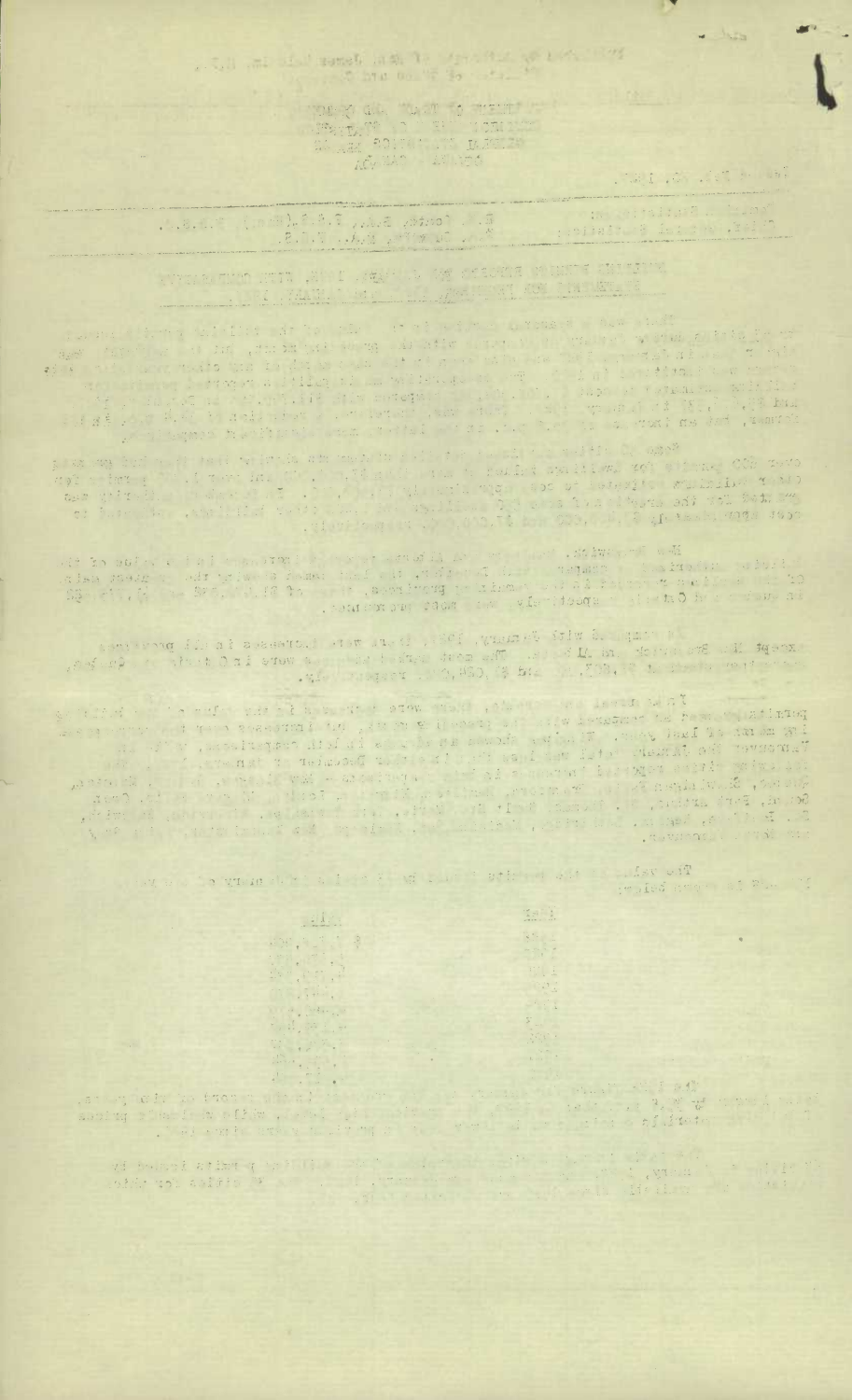| Estimated Cest of Building Work as Indicated by Building Permits issued by 63 Cities | $-1 -$                     |                      |                        |
|--------------------------------------------------------------------------------------|----------------------------|----------------------|------------------------|
| Cities                                                                               | January 1923               | December 1923        | January 1927           |
|                                                                                      |                            | $\omega$             |                        |
| Prince Edward Island - Charlottetown<br>Nova Scotia                                  | N <sub>i</sub> 1<br>25,275 |                      | 6,989                  |
| Halifax<br>$\Sigma$                                                                  | 12, 335                    | 29, 335              | 4,350                  |
| New Glasgow<br>Sydney<br>X.                                                          | 2,000<br>4,940             | Ni1<br>Nil           | Wil<br>2,639           |
| New Prunswick                                                                        | 15,365                     | 12,100               | 254,257                |
| Fredericton                                                                          | Ni1                        | 3.075                | 157<br>Nil             |
| Moncton<br>X<br>Saint John                                                           | 3,800<br>12,065            | 1,250                | 254,100                |
| 区<br>Que bec                                                                         | $1,944,850$<br>1,225,430   | 416,882              | 920,830                |
| x Montreal-Maisonneuve                                                               | 583,570                    | 4<br>27,275          | 839,305<br>39,350      |
| Quebec<br>$\mathbf{x}$<br>Shawinigan Falls                                           | 8,500                      | Nil                  | 1,075                  |
| x Sherbrooke<br>Three Rivers                                                         | Nil<br>27,300              | 65,000<br>769,375    | 17.700<br>8,400        |
| $\overline{\mathbf{x}}$<br>Westmount<br>$\mathbf{x}$                                 | 100,000                    | 124,007              | 15,000                 |
| Ontario                                                                              | 4,213,114                  | 5,988,636            | 2,409,134<br>.700      |
| Belleville<br>x Brantford                                                            | 8,500<br>14.648            | 536,550<br>6,585     | .150                   |
| Chatham                                                                              | 15,000                     | 50.900               | 22, 175                |
| x Fort William<br>Galt                                                               | 2,920<br>900               | 8,200<br>2,500       | 4,000<br>365           |
| Guelph<br>工                                                                          | 1,225                      | 3.295                | 26,975                 |
| Hamilton<br>$\overline{X}$                                                           | 250,600<br>6,770           | 185,000<br>955       | 139,000                |
| Kingston<br>$\mathbf{x}$<br>Kitchener<br>$\mathbf{x}$                                | 7,196                      | 13,162               | 986                    |
| London<br>区:                                                                         | 101,550                    | 63,250<br>,540<br>43 | ,650<br>915            |
| Niagara Falls<br>Oshava                                                              | 55,450<br>50C              | 278,875              | 12,665                 |
| x Ottava                                                                             | 100                        | 491,720              | 59,300<br>Mil          |
| Owen Sound<br>Peter borough<br>$\mathbf{x}$                                          | 500                        | .000<br>9,525        | 16,835                 |
| Tort Arthur<br>$\overline{X}$                                                        | 675                        | 12.909               | 101,708                |
| Stratford<br>$\mathbb{T}$<br>St. Catharines<br>$\mathbf{x}$                          | 39,910                     | 2,300<br>84.915      | 29,925                 |
| St. Thomas<br>$\overline{X}$                                                         | 800                        | 590                  |                        |
| Sarmia<br>Sault Ste. Marie                                                           | 15,201<br>5,145            | 75,765<br>1,740      | 11,530<br>Nil          |
| Toronto<br>$\mathbb{X}$                                                              | 2,162,329                  | 3,330,107            | 437,480                |
| <b>East York Townships</b>                                                           | 380,150                    | 237,850<br>8,515     | 146,215<br>6,750       |
| Wellard<br>Windsor<br>$\mathbf{x}$                                                   | 5.355<br>190,175           | 410, 625             | 116,440                |
| $\mathcal{F}$                                                                        | 4,000                      | 17,800               | 34,500                 |
| . wummide<br><b>Lablaich</b>                                                         | 80,800<br>54,100           | $-2.95$<br>11,050    | 37,800                 |
| Wellformtille                                                                        | 38,000                     | 49,000               | 40,000<br>6,455        |
| Woodstock<br>Manitoba                                                                | 1.00<br>$127, -75$         | 23,628<br>106, 352   | 55,965                 |
| x Brandon                                                                            | 825                        | 30,000               | Mil                    |
| St. Bomiface                                                                         | 17,000<br>109.650          | 11,602<br>64,750     | 4,315<br>51,650        |
| x Winnipeg<br>Saskatchewan                                                           | 53,950                     | 78,900               | 33,105                 |
| x Moose Jaw                                                                          | 5,300                      | 29,800               | 3,250                  |
| x Regina<br>x Saskatoon                                                              | 31,650<br>17,000           | 8,450<br>4c, 650     | 23,155<br>6,700        |
| Al berta                                                                             | 130,922                    | 50,633               | 145,225                |
| x Calgary                                                                            | 101, 317                   | 39,613               | 101,421                |
| x Edmonton<br>Lethbridge                                                             | 13,650<br>15,430           | 3,025<br>7,770       | 35,950<br>7,854        |
| Medicine Hat                                                                         | 525                        | 225                  | Nil                    |
| British Columbia                                                                     | 1,197,453                  | 2,072,728            | 1,851,032              |
| Kamloops                                                                             | 4,000<br>5,980             | 320<br>Ni1           | 3,000<br>141,600       |
| Namaimo<br>New Westminster<br>X                                                      | 92, 145                    | 12,150               | 52,383                 |
| Prince Rupert                                                                        | 1/                         | 12,900               | 5,850                  |
| Vancouver<br>$\mathbf{x}$                                                            | 587,640                    | 968,355              | 1, 253, 545<br>264,540 |
| Point Grey                                                                           | 343,690<br>29,910          | 124,500<br>8,450     | 19,995                 |
| North Vancouver<br>South Vancouver                                                   | 78,600                     | 30,950               | 82,700                 |
| Victoria<br>$\overline{X}$                                                           | 55,488                     | 915,273              | 22,419                 |
| Total $-63$ Cities                                                                   | 7,708,904                  | 11, 755, 566         | 5,676,537              |
| $xTcta1 - 35$ Cities                                                                 | 6,479,665                  | 10,190,436           | 4,716,881              |

J.

1/ Not received.<br>21/2/28 MS.